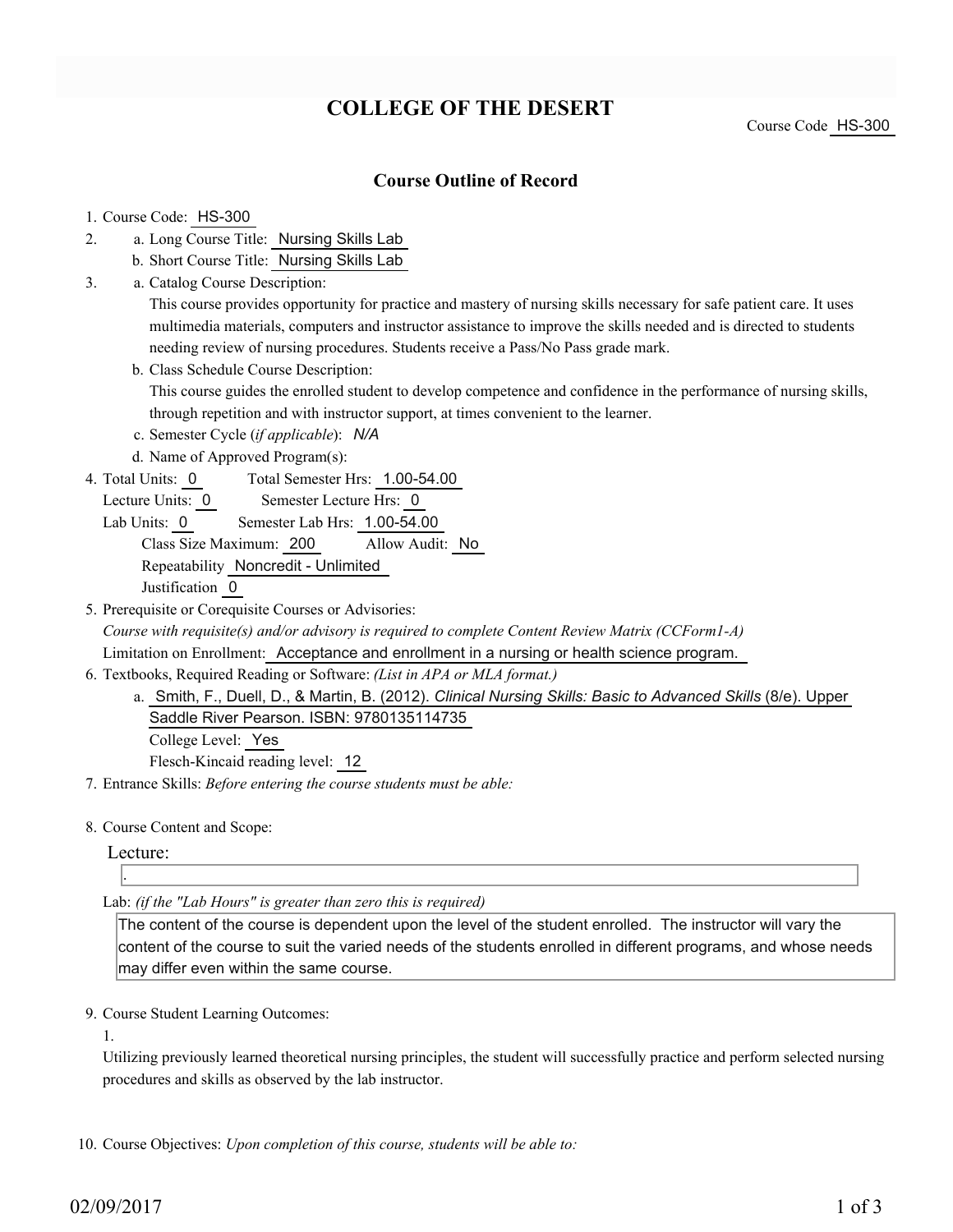### HS 300-Nursing Skills Lab

- a. Demonstrate the ability to perform required clinical skills appropriate for course in which the student is currently enrolled.
- b. Competently utilize computer programs appropriate to the content being taught in which the student is currently enrolled.
- 11. Methods of Instruction: *(Integration: Elements should validate parallel course outline elements)*

```
a. Laboratory
```

| Other Methods: |  |
|----------------|--|
|----------------|--|

Attendance and participation in lab. Students perform clinical skills and receive instructor feedback.

12. Assignments: (List samples of specific activities/assignments students are expected to complete both in and outside of class.) In Class Hours: 0

Outside Class Hours: 0

a. Out-of-class Assignments

NA

- b. In-class Assignments Students practice and demonstrate clinical skills and recieve instructor feedback.
- 13. Methods of Evaluating Student Progress: The student will demonstrate proficiency by:
	- Student participation/contribution

A. Hands-on practice with lab equipment and instructor's guidance. B. Return demonstrations when shown specific procedures. C. Use videos and computer programs relative to individual needs.

- 14. Methods of Evaluating: Additional Assessment Information:
- 15. Need/Purpose/Rationale -- All courses must meet one or more CCC missions.
	- PO Career and Technical Education

Apply critical thinking skills to execute daily duties in their area of employment.

IO - Personal and Professional Development

Self-evaluate knowledge, skills, and abilities.

- IO Critical Thinking and Communication Apply principles of logic to problem solve and reason with a fair and open mind.
- 16. Comparable Transfer Course

| <b>University System</b> |
|--------------------------|
|--------------------------|

**Campus Course Number Course Title Catalog Year** 

17. Special Materials and/or Equipment Required of Students:

Required Material? <sup>18.</sup> Materials Fees:

19. Provide Reasons for the Substantial Modifications or New Course:

This course previously was provided for credit; we would like this open lab setting to be a non-credit course. Nursing students are open to utilize this open lab setting to practice their nursing skills for their nursing courses.

- a. Cross-Listed Course *(Enter Course Code)*: *N/A* b. Replacement Course *(Enter original Course Code)*: *N/A* 20.
- 21. Grading Method *(choose one)*: Pass/No Pass Optional
- MIS Course Data Elements 22.
	- a. Course Control Number [CB00]: CCC000580302